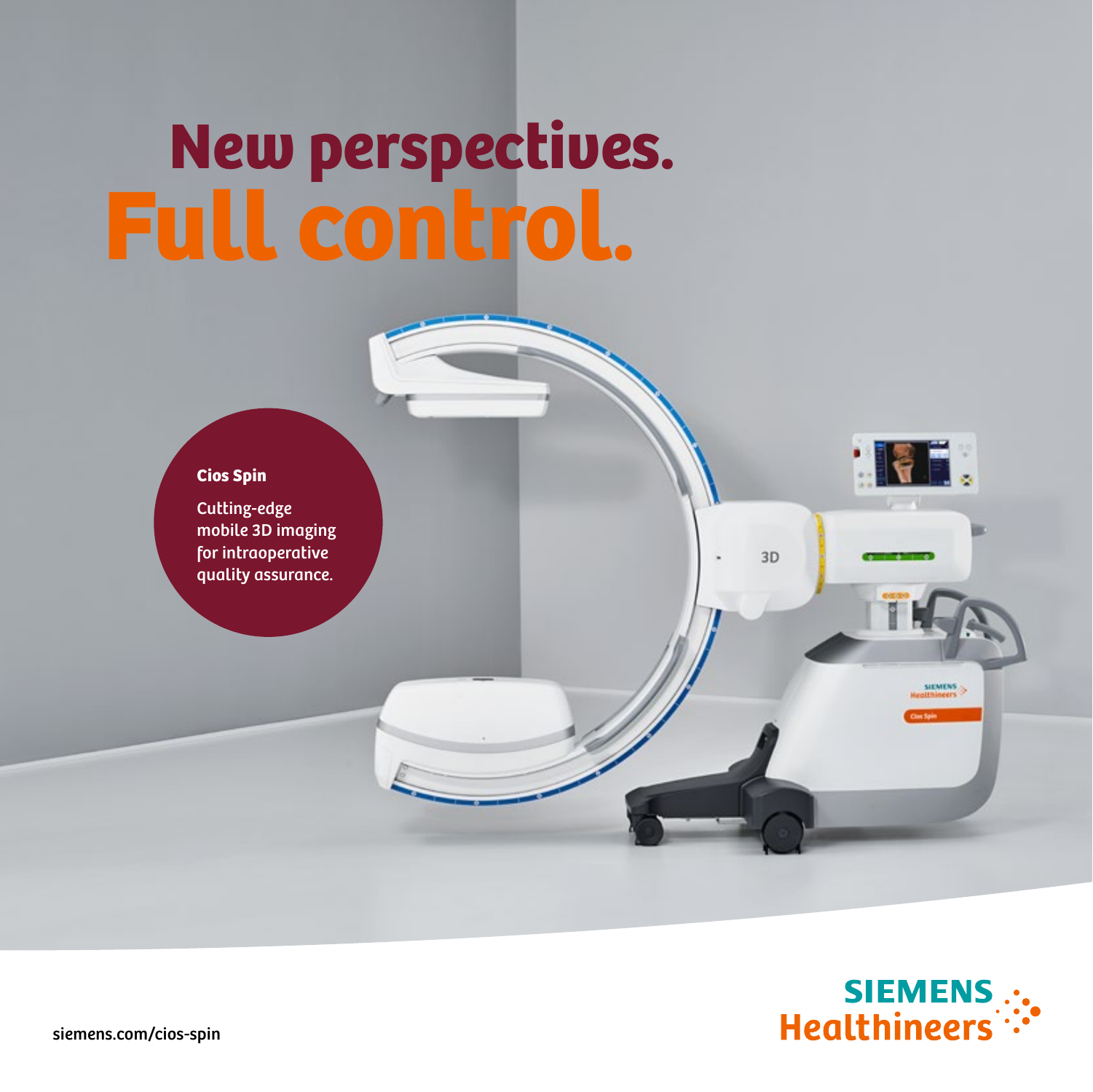### New perspectives. Full control.

Conventional 2D imaging may not always provide enough information to safeguard correct placement of screws and implants in demanding procedures. Intraoperative 3D imaging can therefore be an important factor in avoiding postoperative complications and improving surgical outcomes. It is, however, often not considered for clinical routine when it is too cumbersome or causes delays in the workflow.

To provide outstanding 3D capabilities that can be seamlessly integrated into clinical routine, we developed Cios Spin®: a mobile 2D and 3D C-arm that delivers precise 3D images for intraoperative quality assurance. It features dedicated 3D technologies allowing you to confirm your planned results and is easy to learn, easy to use, and easy to integrate in your surgical routine.

Cios Spin provides you with new insights and perspectives that give you more certainty in surgical routine – and full control over your procedures. As a smart solution for modern healthcare businesses, it can help you improve outcomes, reduce operational costs and risks, work efficiently, and increase your institution's reputation.

Cios Spin Cutting-edge mobile 3D imaging for intraoperative quality assurance.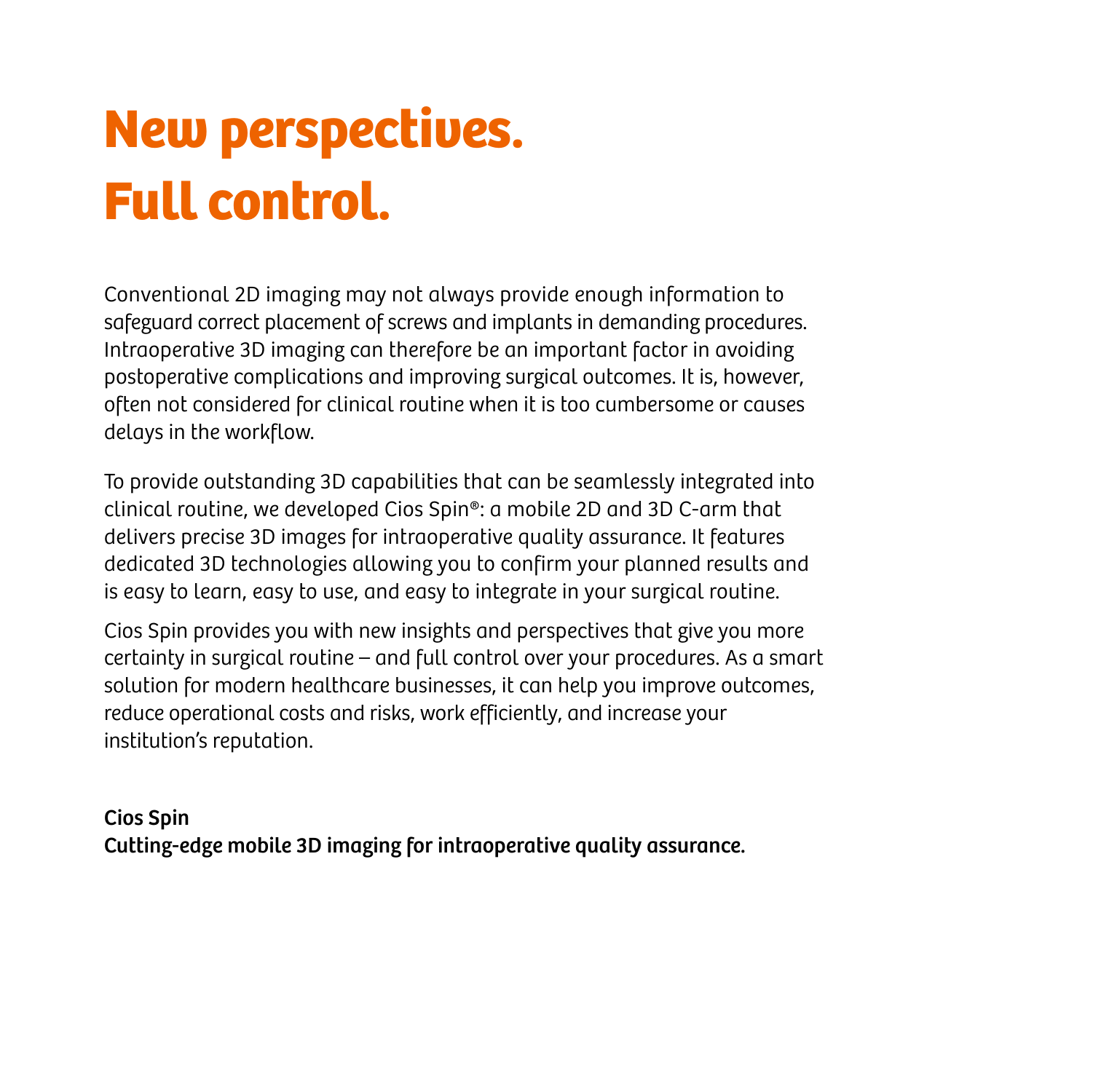

#### **More certainty in demanding cases**

Cios Spin enables precise intraoperative quality control based on dedicated 3D technologies. Allowing surgeons to confirm their results, Cios Spin delivers the intraoperative tools to help safeguard optimal surgical outcome.

#### **More efficiency in intraoperative 3D**

Cios Spin is built on a concept as smart as plug-and-play. For efficient and uninterrupted surgical workflows, Cios Spin comes with feature packages such as Easy 3D: easy to learn, easy to use, and easy to integrate into your surgical routine.

#### **More cost effectiveness in surgery**

The ability to perform intraoperative corrections based on 3D images acquired with Cios Spin can help you avoid subsequent costs. Whether it is, for example, by reducing complication rates, postoperative CT scans, or patients' duration of stay, intraoperative 3D with Cios Spin can positively impact your department's financial performance – and is an investment that pays off.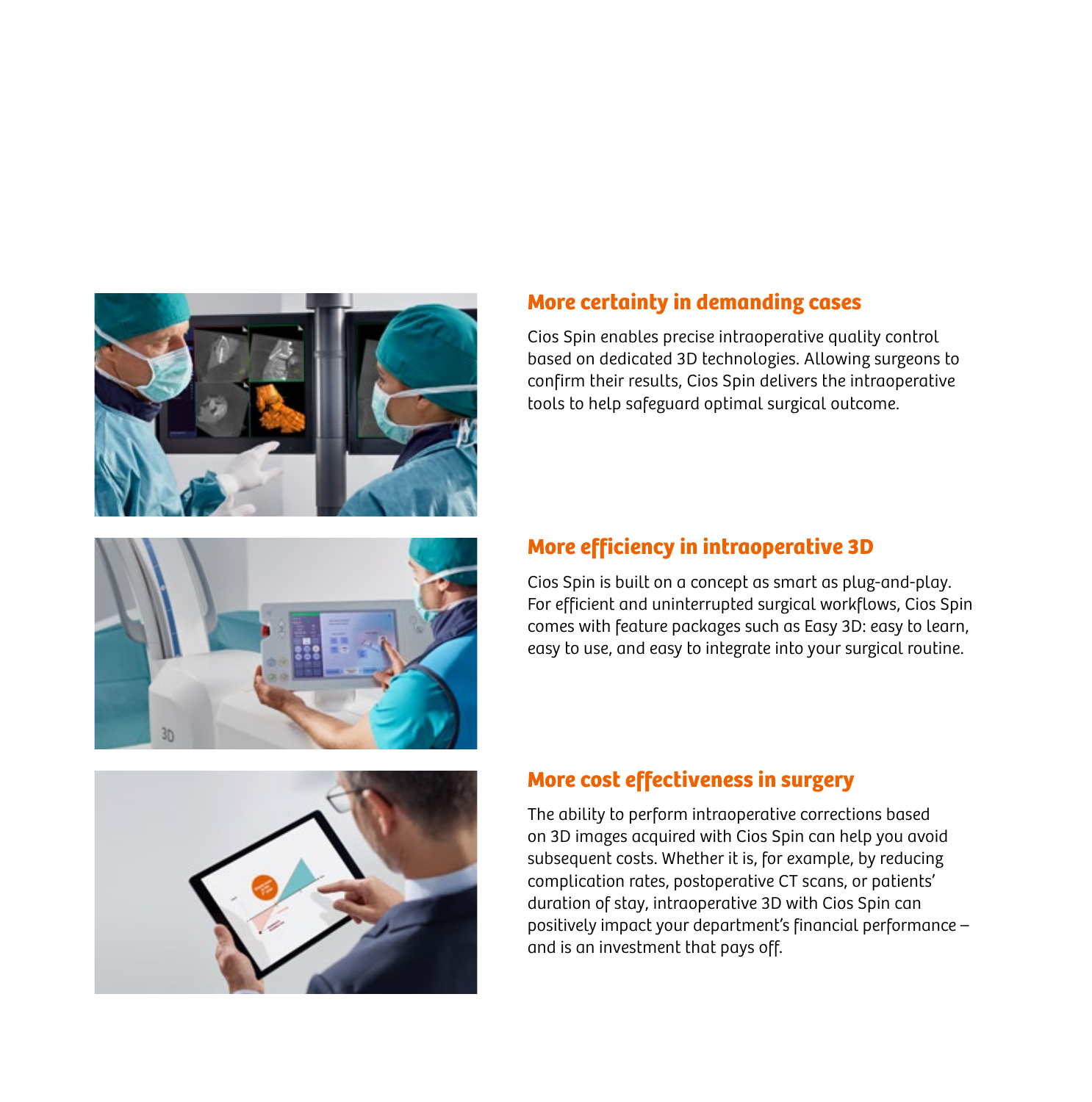## At a glance

Learn how the dedicated 3D and 2D technologies of Cios Spin can give you more certainty in clinical routine – and full control over your procedures.

#### **Retina 3D**

Precise 3D visualization of finest structures in exceptional image quality lets you confidently see and evaluate anatomical structures, implants, screws, and devices.

#### **High Power 3D**

High image quality in obese patients and dense anatomy requires high penetration capability. Cios Spin comes with 25 kW power\* and a unique energy storage unit\* that triples the power when needed.

#### **NaviLink 3D\***

NaviLink 3D is a digital interface to connect with certified navigation systems. It automatically transfers 3D datasets to the navigation systems for combined use of image-guided and navigated surgery.

#### **Easy 3D**

Intuitive step-by-step guidance, quick scan times, and selfexplanatory 3D visualization functions make Cios Spin a quick and easy solution that improves 3D workflow efficiency.

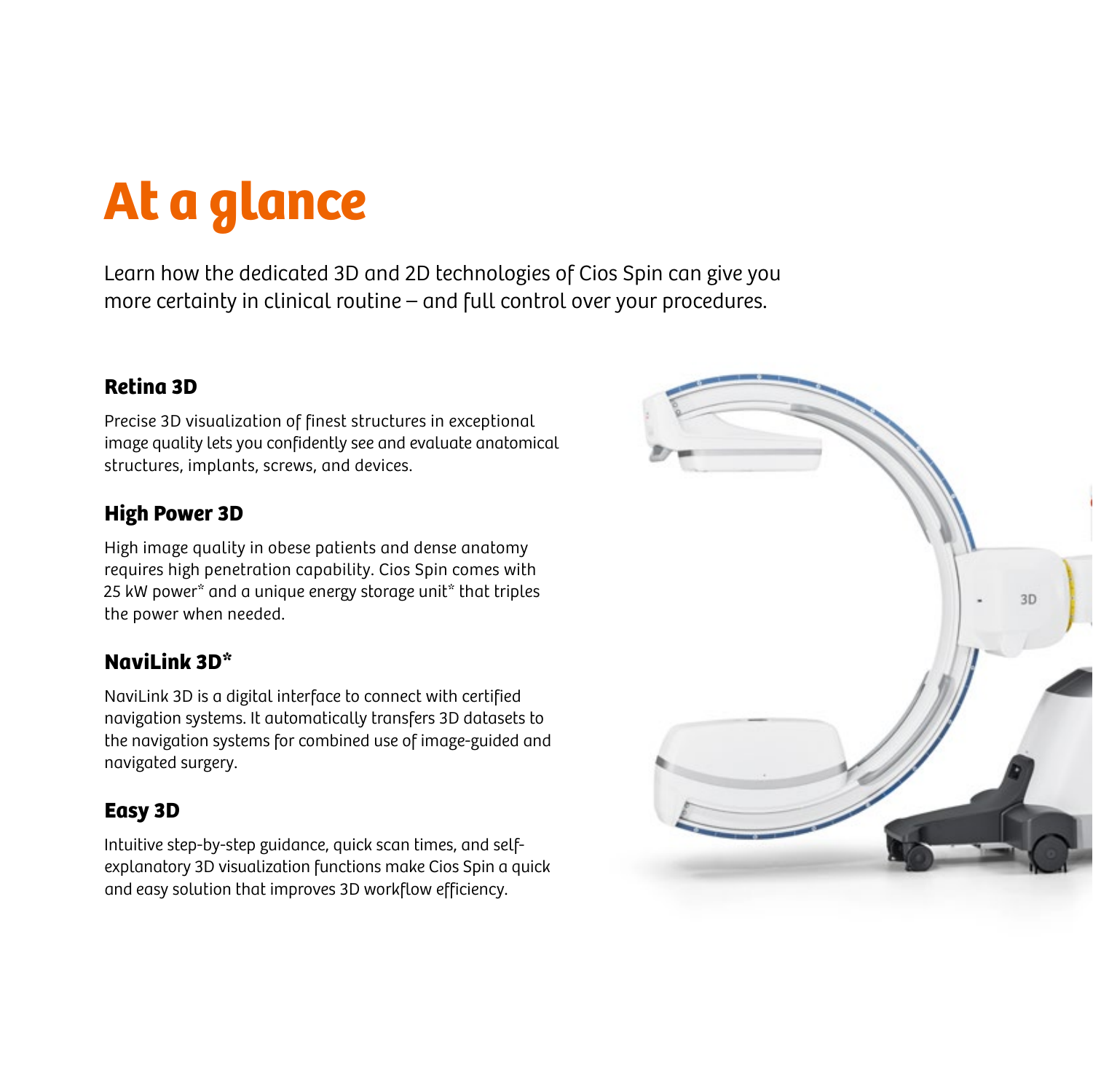

#### **Screw Scout\***

Screw Scout automatically localizes screws and prepares the optimal view of any screw in the 3D dataset. You can instantly start screw assessment right on the precise image data – and safeguard 3D workflow efficiency.

#### **Wide-space C-arm**

Obese patients and large anatomy require space, and safely maneuvering the C-arm around is key for efficient 3D. With 93 cm (36.6") tube-detector distance, this wide-space C-arm offers sufficient room even in space-consuming setups.

#### **Target Pointer\***

Target Pointer delivers a trajectory that helps surgeons to optimally position k-wires or other devices and ultimately save time.

#### **Enhance cost effectiveness**

Enhance cost effectiveness thanks to 3D technology that helps you avoid revision surgery, save post-OP diagnostics, shorten hospital stays, and reduce liability risks.

### **Infection control**

Cios Spin is designed to support your infection control measures. Anti-microbial surfaces, specially developed hardware, and a comprehensive cleaning concept help you be at the forefront of this important topic.